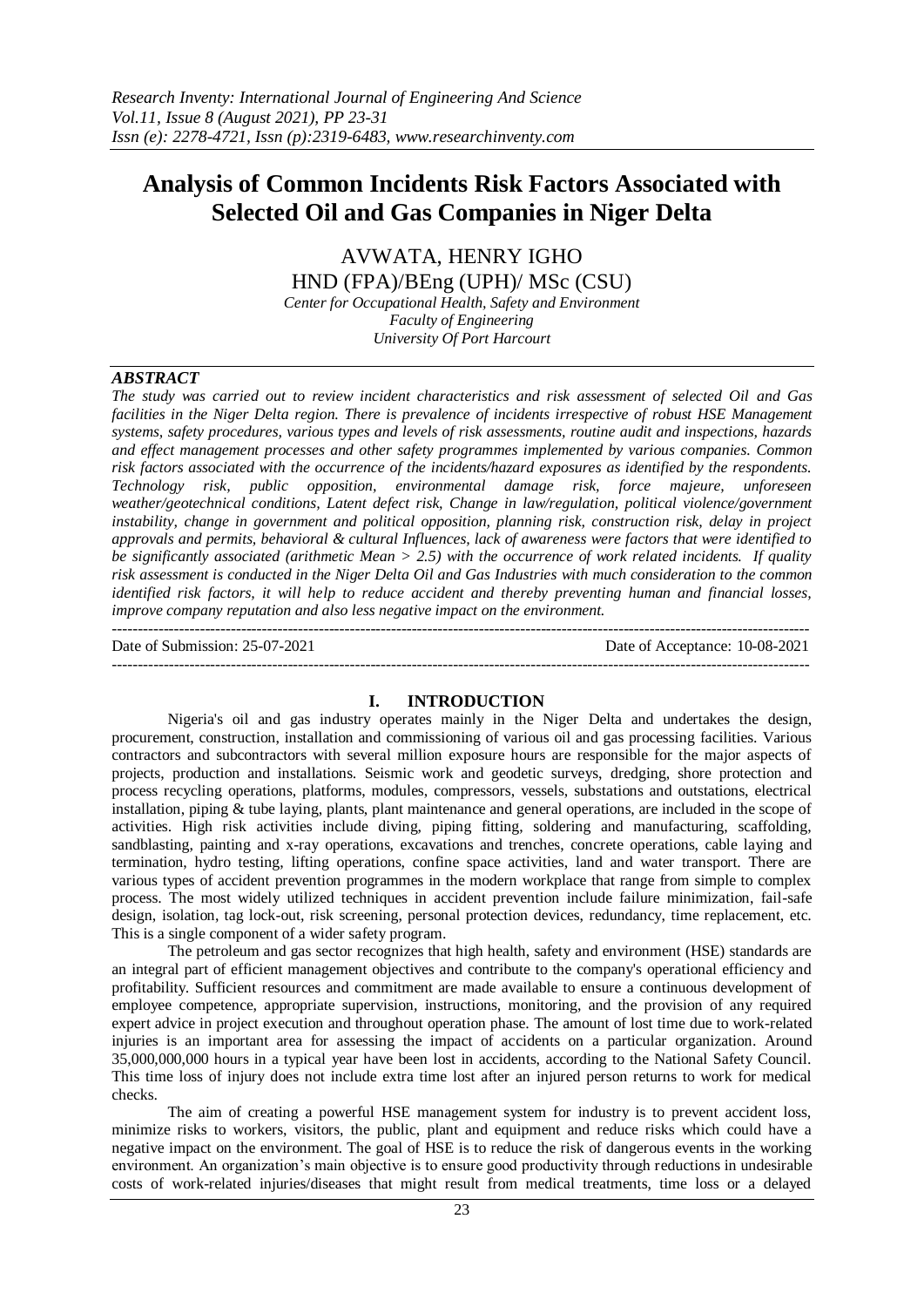operation, compensation, and legal proceedings. However, several unanswered questions came to mind after a close examination of the HSE key performance indicators over time. These obvious questions cannot be overlooked. Why are recordable incidents still happening in Oil and Gas companies in the Niger Delta region notwithstanding all management efforts and commitments, all employees, regulatory authorities and other stakeholders' involvement in the drive for zero incidents? Can we see where efforts can be directed after a thorough assessment of the characteristics of the incidents and the risk assessment of Oil and Gas facility implementation in the Niger Delta region?

#### **II. AIM**

**III. OBJECTIVE**

The aim of this publication therefore is to review common incidents risk factors associated with Oil and Gas Industries in the Niger Delta

The objectives of this work is to:

1. Identify common risk factors associated with incident in the Oil and Gas companies in Niger Delta region

2. Analyze the defects in the risk assessment methods adopted in different organization in Niger delta Oil and Gas operations

### **IV. LITERATURE REVIEW**

#### **Theoretical Framework**

#### **Theories of Accident Causation**

Efforts and demand for legislation to encourage health and safety are primarily expressed in improvements in safety. Improvement is expected in the short and long term as a result of a proper understanding of the cost effectiveness and resulting productivity gained by a secure and healthy workforce (Goetsch, 2005). Legislation, track records, and public opinion all favoured management in recent years. Industrial workers' working conditions have vastly improved in recent years. A worker's chances of dying in an industrial accident are now less than half of what they were 60 years ago. The estimated death rate from workrelated accidents is about 4 per 100,000, according to the National Safety Council (NSC), which is less than a third of the rate 50 years ago. According to DeCamp and Herskovitz (2015), incidents happen every day and affect almost everybody in some way. Heinrich's Domino Theory, Ferrell's Human Factor Model, Petersen's Accident/Incident Model, Systems Model, Reason's Swiss Cheese Model, and Combination Theory of Accident Causation are among the common theories in practice.

# **Conceptual Framework**

#### **The Concept of Risk**

Whether in finance, oil and gas, safety engineering, health, transportation, security, or supply chain management, the programme of risk is very important (Althaus, 2005). Its significance is a source of concern across board. Some industries seem to have figured it out long ago, such as the nuclear industry, which has relied on Kaplan and Garrick's (1981) concept (triplet scenarios, effects, and probabilities) for more than three decades. In general, a risk is characterized as the possibility or probability of an adverse effect as a result of a hazardous situation (Asante-Duah, 2017). It entails a thorough examination of all applicable scientific data in order to determine the probability, existence, and degree of harm to human health as a result of exposure to environmental stressors.

Indeed, the distinction between danger and risk is taken into account when assessing risk possibilities and/or scenarios. The chance of harm as a result of exposure to a danger is what separates risk from hazard in general. According to Asante-Duah (2017), an incident is considered a danger if it has the potential to cause an adverse effect in any situation, while risk represents the likelihood that an adverse effect will occur in actual or realistic circumstances, taking into account the potency of the particular situation, even or task and the extent of exposure to that substance. The overall process of risk recognition, risk analysis, and risk evaluation is known as risk assessment. Projects, human tasks, operations, and particular threats may all be measured at the organizational or departmental level. In different situations, different tools and techniques may be suitable (Valis and Koucky, 2009). Risk evaluation entails determining the nature of threats, as well as their causes, effects, and probabilities.

The Oil and Gas Industry faces a huge challenge in terms of employee health and safety. Oil production disruptions caused by fires and major incidents can result in substantial financial losses as well as possible risks to humans and the environment. The probability of a particular consequence occurring is referred to as danger. As a result, risk management is regarded as an important component of effective management practice. Risk management is a rational and comprehensive approach to determining the context, defining, assessing, treating, tracking, and communicating risks associated with any operation, function, or process so that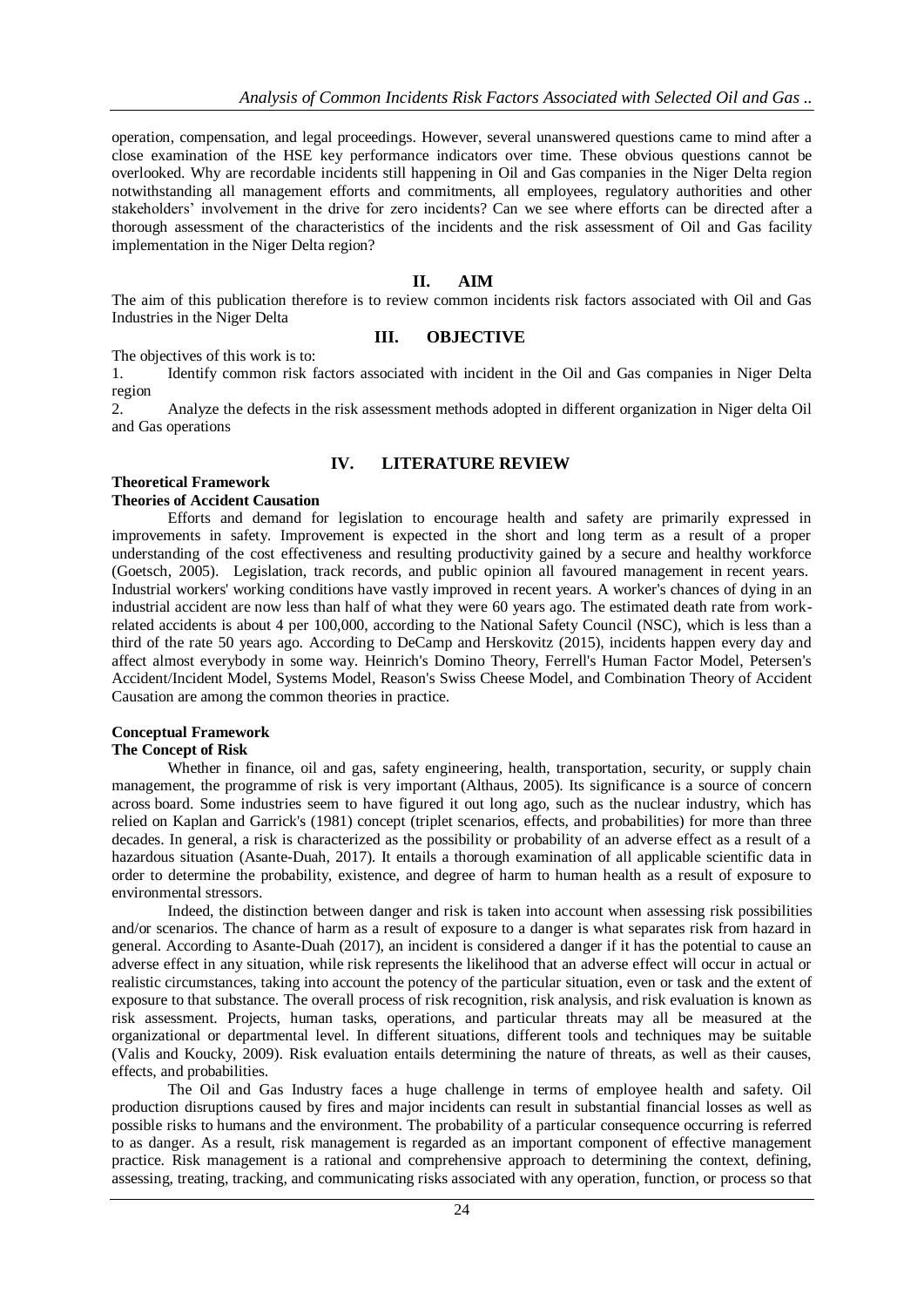organizations can reduce losses and optimize opportunities. As a result, risk management entails recognizing opportunities and preventing or minimizing losses (Osabutey, Obro-Adibo, Agbodohu and Kumi, 2013). Risk management is a multi-step interactive process that, when completed in order, allows for continuous improvement in decision-making. Its goal is for both parties to understand and agree on what the risks are and how they will be handled in order to maximize efficiency, increase company value, and minimize financial losses (Osabutey et al., 2013). Its goal is to enhance performance by detecting risks before they are misshandled and excalated, mitigating them, and managing the product life cycle.





#### **V. METHODS**

#### **Research Design**

The cross-sectional descriptive study design was adopted as it provides for cost effectiveness, efficiency and ease of accessing better information from the target audience in the path of the study. The study assessed the occurrence of different incidents in line with the common risk factors and the identified defects in the risk assessment methods as identified by individuals working in selected Oil and Gas companies in Port Harcourt, Nigeria. Data for the research were obtained from group of persons from major Oil and Gas companies within the target region. Questionnaire for the study were structured as the main instrument used for accurate data gathering

#### **Study Area**

The Niger Delta region measures about 29,900 square kilometers, comprising the area covered by the natural delta of the River Niger and the areas to the east and west. Niger Delta region comprises nine states, which are Abia, Akwa Ibom, Bayelsa, Cross Rivers, Delta, Edo, Imo, Ondo and Rivers". The Niger Delta is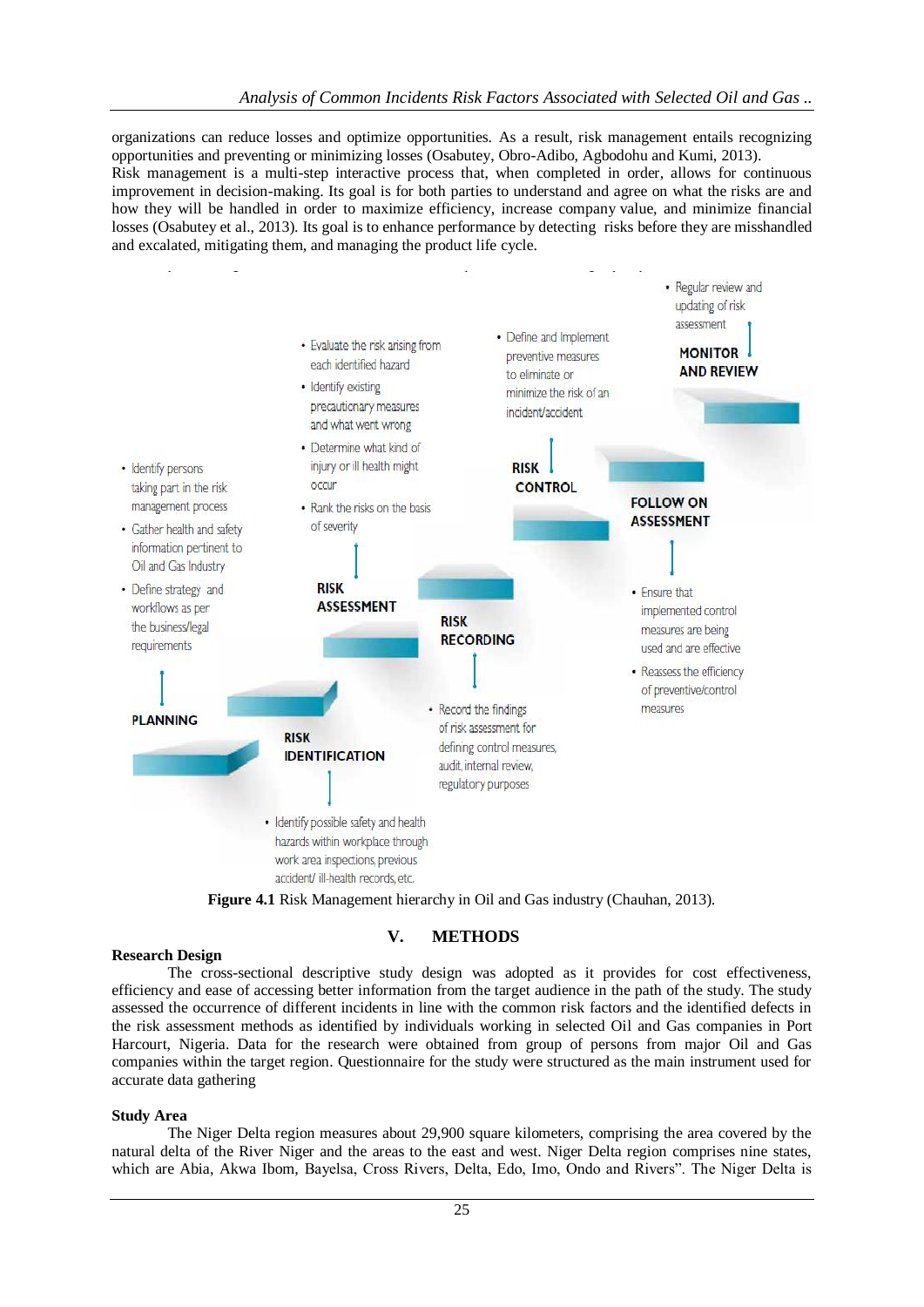classified as a tropical rainforest with ecosystems comprising of diverse species of flora and fauna both aquatic and terrestrial species. 2,370sq/km of the Niger Delta consists of rivers, creeks, estuaries, and stagnant swamps cover approximately 8600sq/km, the Delta mangrove swamp spans about 1900sq/km as the largest mangrove swamp in Africa (Uzoma and Mgbemena, 2015). For the selected area and types of industries, the research is concentrated on selected Oil and Gas facilities in Akwa Ibom, Bayelsa, Delta and Rivers States, both in onshore and offshore locations



**Figure 5.1** Map of Niger Delta Source: (Ana, 2011)  $\mathcal{N}$  - Sample Locations

## **Population for the Study**

The study population is made up of persons within 18 years of age up to 60 years and above, which include male and female working in selected four Oil and Gas companies in Niger Delta. Their role played in the various organizations are management, supervisory and junior staff cadres with varying years of experiences classified into four categories. The companies are designated as companies A, B, C and D. The choice of these companies is due to their involvement Oil and Gas exploration, drilling and production with their facilities spread across onshore, swamp and offshore in the Niger Delta region.

|              |         | Tuble off I opinion of belected on any gas companies for the state, |                     |  |  |  |
|--------------|---------|---------------------------------------------------------------------|---------------------|--|--|--|
| S/N          | Company | <b>Population</b>                                                   | <b>Percentage</b> % |  |  |  |
|              |         | 108                                                                 | 45.00               |  |  |  |
| 2            |         | 35                                                                  | 14.58               |  |  |  |
| 3            |         | 45                                                                  | 18.75               |  |  |  |
| 4            |         | 52                                                                  | 21.67               |  |  |  |
| <b>Total</b> |         | 240                                                                 | 100.00              |  |  |  |

|  |  | Table 5.1 Population of selected oil and gas companies for the study |  |
|--|--|----------------------------------------------------------------------|--|
|  |  |                                                                      |  |

## **Sample and Sampling Technique**

A total of two hundred and forty individuals were selected for the study. The study sample was calculated with the sample size for proportions formula and is given in Equation 3.1;

$$
n = \frac{\left[z^2 \times p \times (1-p)\right]}{e^2}
$$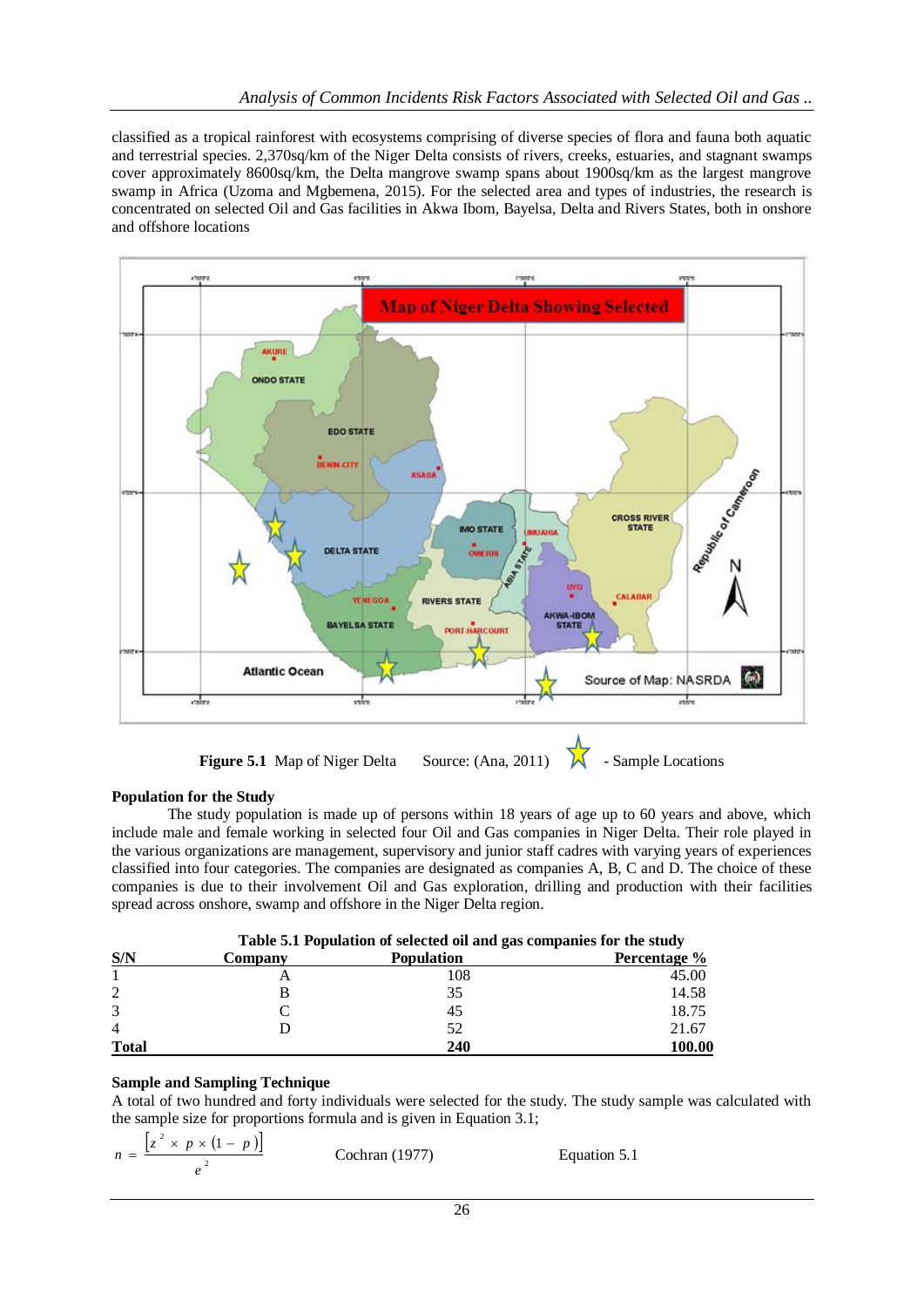and Z is the critical value of the Normal distribution  $(1.96)$ , p = proportion of personnel that have experienced work-related incidents in the Oil and Gas sector as previously reported by Bergh et al., (2018) to be 17%, e is the margin of error  $(5\% = 0.05)$ .

n =  $(1.96 \times 0.17 \times (1 - 0.17))/0.05^2 = 216 + 10\%$  attrition rate = 238

This research utilized convenience sampling method which is a form of non-randomized sampling method. This method clearly selects people that are readily available for the sample population because of their availability and ease of convenience. This method does not apply probability theory and involves human decision in selecting samples. Subjects were chosen based on ease of accessibility to the researcher using the convenience sampling method.

#### **Method of Data Analysis**

The data collected was inputted into an electronic spreadsheet (Excel) and analyzed with the Statistical Package for Social Sciences (SPSS). The data on work-related incidents was presented using summary statistics (frequency, percentages, mean and standard deviation). The risk factors associated with the work-related incidents and the identified defects of the risk assessment methods were assessed using the 4-point Likert scale and arithmetic mean of ≥2.5 was considered as accepted. The distributions of Hazard exposure and risk assessment methods by the demographic information was analyzed using the Chi-Square statistic. All analysis was done at 95% confidence interval and a p value less than 0.05 was considered significant

### **VI. VI RESULTS AND DISCUSSION**

#### **Demographic distribution of respondents**

Table 4.1 shows the demographic distribution of the respondents. There were 223 (92.9%) male and 17 (7.1%) female respondents. The age distribution showed that 6 (2.5%) were <20 years old, 11 (4.6%) were  $20 -$ 29 years, 71 (29.6%) were between 30 -39 years, 82 (34.2%) were between 40 – 49 years, 52 (21.7%) were between  $50 - 59$  years and 18 (7.5%) were  $\geq 60$  years.

|                            | Frequency $(n=240)$ | Percent $(\% )$ |  |
|----------------------------|---------------------|-----------------|--|
| Gender                     |                     |                 |  |
| Male                       | 223                 | 92.9            |  |
| Female                     | 17                  | 7.1             |  |
| Age group (years)          |                     |                 |  |
| $<$ 20                     | 6                   | 2.5             |  |
| $20 - 29$                  | 11                  | 4.6             |  |
| $30 - 39$                  | 71                  | 29.6            |  |
| $40 - 49$                  | 82                  | 34.2            |  |
| $50 - 59$                  | 52                  | 21.7            |  |
| $\geq 60$                  | 18                  | 7.5             |  |
| Rank                       |                     |                 |  |
| Management Cadre           | 31                  | 12.9            |  |
| Supervisory role           | 121                 | 50.4            |  |
| Junior Staff               | 88                  | 36.7            |  |
| <b>Years of Employment</b> |                     |                 |  |
| $1 - 5$ years              | 51                  | 21.3            |  |
| $6 - 10$ years             | 71                  | 29.6            |  |
| 11 - 15 years              | 57                  | 23.8            |  |
| $>15$ years                | 61                  | 25.4            |  |

#### **Table 6.1: Demographic distribution of respondents**

#### **Incidents in the Oil and Gas Companies**

Figure 6.1 shows the distribution of the incidents occurring experienced by the respondents at the place of work. The most common was Burns/contact with hot surfaces (22.5%) followed by chemical incidents (20.0%), slips, trips and falls (15.8%) and the least occurring incident was psychosocial (2.5%).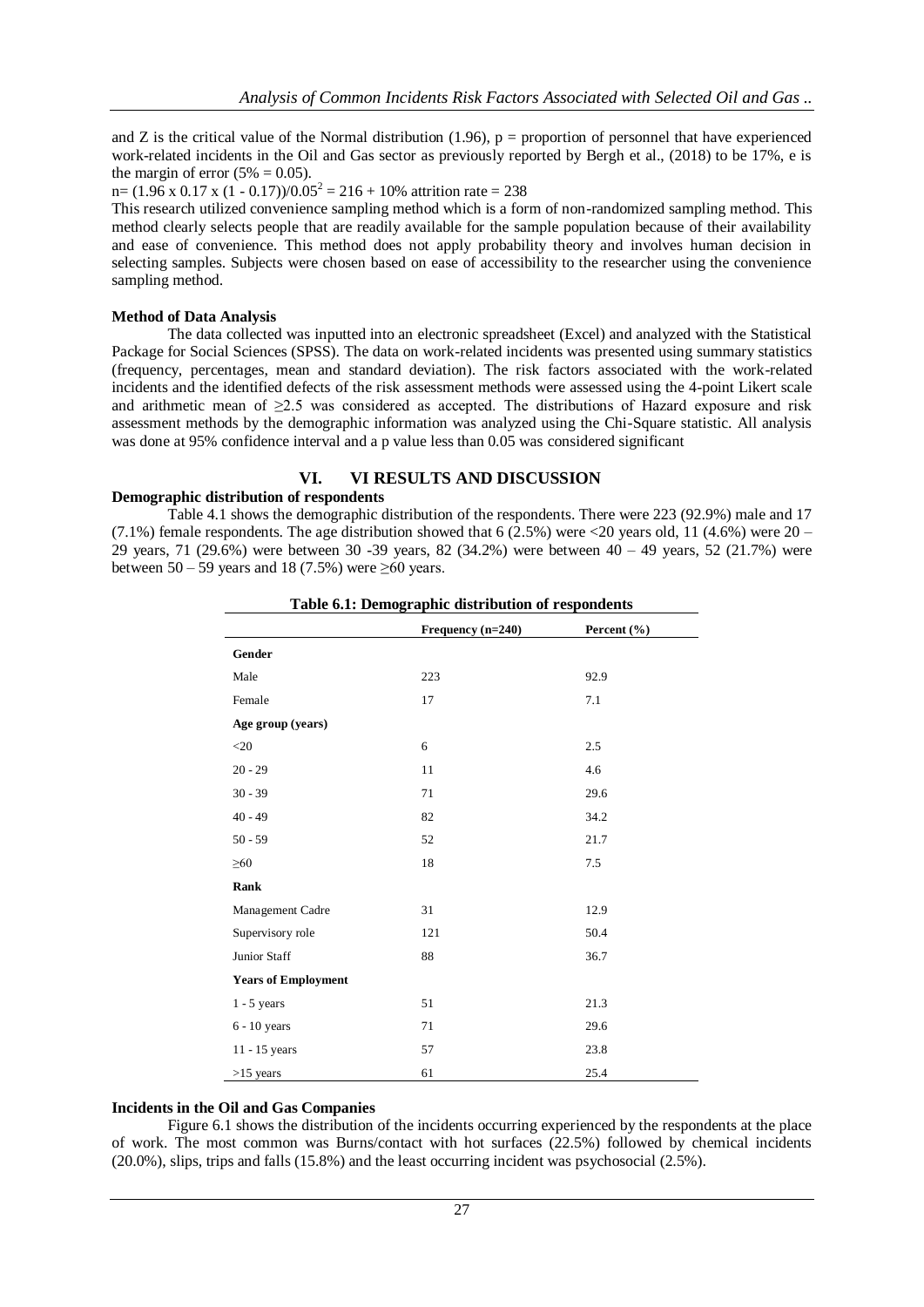

Figure 6.1 Distribution of Incidents in selected Oil and Gas sectors

#### **Common risk factors associated with incidents in Oil and Gas companies**

Table 6.2 shows the factors associated with the occurrence of the incidents/hazard exposures as identified by the respondents. Technology risk, Public opposition, Environmental damage risk, Force majeure, Unforeseen weather/geotechnical conditions, Latent defect risk, Change in law/regulation, Political violence/government instability, Change in government and political opposition, Planning risk, Construction risk, Delay in project approvals and permits, Behavioral and Cultural Influences, Lack of Awareness were factors that were identified to be significantly associated (arithmetic Mean > 2.5) with the occurrence of work related incidents.

| Table 6.2: Factors associated with incidents in Oil and Gas companies |
|-----------------------------------------------------------------------|
|-----------------------------------------------------------------------|

| <b>Factors</b>                                        | SA(4)    | A(3)     | D(2)    | SD(1)  | Mean $(R)$ |
|-------------------------------------------------------|----------|----------|---------|--------|------------|
| Material/labor shortage or non-availability           | 59(236)  | 58(174)  | 63(126) | 60(60) | 2.48       |
| Technology risk                                       | 67(268)  | 54(162)  | 64(128) | 55(55) | $2.55*$    |
| Archaeological discovery/cultural heritage            | 53(212)  | 61(183)  | 68(136) | 58(58) | 2.45       |
| Public opposition                                     | 62(248)  | 63(189)  | 65(130) | 50(50) | $2.57*$    |
| Lack of skilled experts                               | 132(528) | 52(156)  | 40(80)  | 16(16) | $3.25*$    |
| Supply, input or resource risk                        | 62(248)  | 53(159)  | 56(112) | 69(69) | 2.45       |
| Environmental damage risk                             | 62(248)  | 65(195)  | 65(130) | 48(48) | $2.59*$    |
| Design/construction/operation changes                 | 59(236)  | 55(165)  | 55(110) | 71(71) | 2.43       |
| Force majeure                                         | 62(248)  | 60(180)  | 62(124) | 56(56) | $2.53*$    |
| Unforeseen weather/geotechnical conditions            | 68(272)  | 63(189)  | 59(118) | 50(50) | $2.62*$    |
| Latent defect risk                                    | 49(196)  | 135(405) | 42(84)  | 14(14) | $2.91*$    |
| Conflicting or imperfect contract                     | 59(236)  | 54(162)  | 69(138) | 58(58) | 2.48       |
| Change in law/regulation                              | 68(272)  | 63(189)  | 62(124) | 47(47) | $2.63*$    |
| Organization and coordination risk                    | 56(224)  | 61(183)  | 60(120) | 63(63) | 2.46       |
| Imperfect law and supervision system                  | 55(220)  | 65(195)  | 54(108) | 66(66) | 2.45       |
| Lack of supporting infrastructure/utilities           | 69(276)  | 55(165)  | 58(116) | 58(58) | 2.56       |
| Corruption                                            | 56(224)  | 64(192)  | 57(114) | 63(63) | 2.47       |
| Development risk                                      | 50(200)  | 59(177)  | 59(118) | 72(72) | 2.36       |
| Political violence/government instability             | 56(224)  | 65(195)  | 68(136) | 51(51) | $2.53*$    |
| Variation in foreign exchange rate and convertibility |          |          |         |        |            |
| issues                                                | 54(216)  | 59(177)  | 64(128) | 63(63) | 2.43       |
| Design and construction deficiencies                  | 67(268)  | 47(141)  | 58(116) | 68(68) | 2.47       |
| Availability/performance risk                         | 58(232)  | 50(150)  | 63(126) | 69(69) | 2.40       |
| Change in government and political opposition         | 61(244)  | 67(201)  | 53(106) | 59(59) | $2.54*$    |
| Unfavorable national/international economy            | 62(248)  | 60(180)  | 51(102) | 67(67) | 2.49       |
| Planning risk                                         | 66(264)  | 119(357) | 35(70)  | 20(20) | $2.96*$    |
| Construction risk                                     | 59(236)  | 62(186)  | 60(120) | 59(59) | $2.50*$    |
| Delay in project approvals and permits                | 65(260)  | 61(183)  | 53(106) | 61(61) | $2.54*$    |
| Poor decision-making process                          | 64(256)  | 56(168)  | 53(106) | 67(67) | 2.49       |
|                                                       |          |          |         |        |            |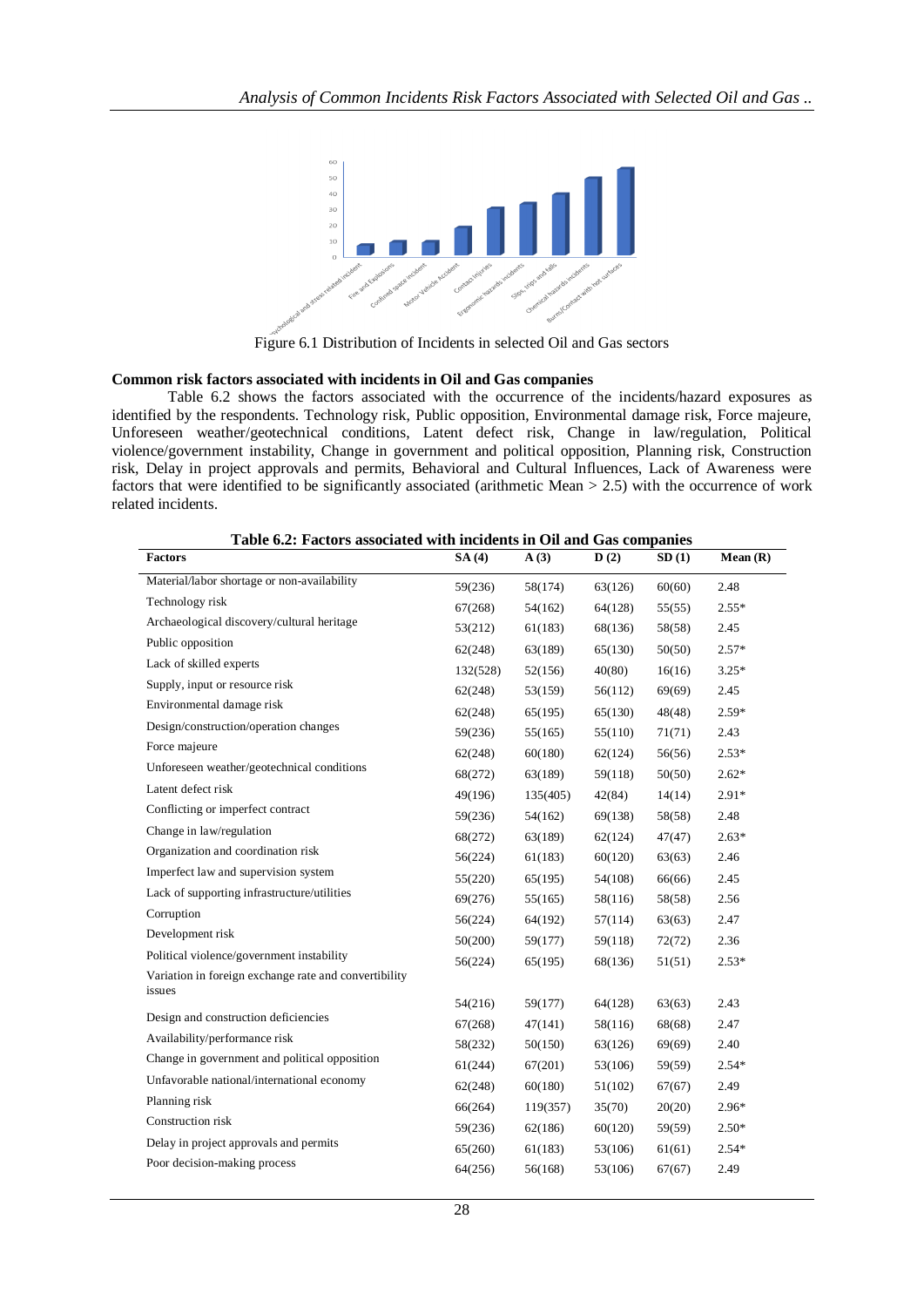| Land acquisition                          | 60(240) | 47(141)  | 64(128) | 69(69) | 2.41    |
|-------------------------------------------|---------|----------|---------|--------|---------|
| Government interference                   | 55(220) | 60(180)  | 63(126) | 62(62) | 2.45    |
|                                           |         |          |         |        |         |
| <b>Behavioral and Cultural Influences</b> | 56(224) | 126(378) | 43(86)  | 15(15) | $2.93*$ |
| Lack of Awareness                         | 68(272) | 126(378) | 27(54)  | 19(19) | $3.01*$ |

#### **Defects in the risk assessment processes adopted in the different organizations**

Table 6.3 shows the distribution of the different flaws associated with risk assessment methods reported by the respondents. The most significant flaws associated with the risk assessment processes as identified by the respondents include; Planning, risk recording, risk control, site visit, implementation, monitoring and review (arithmetic means  $\geq$ 2.5).

| <b>Stage</b>                        | SA(4)   | $\mathbf{A}(3)$ | D(2)    | SD(1)  | Mean    |
|-------------------------------------|---------|-----------------|---------|--------|---------|
| Planning                            | 58(232) | 122(366)        | 50(100) | 10(10) | $2.95*$ |
| <b>Risk Identification</b>          | 53(212) | 54(162)         | 66(132) | 67(67) | 2.39    |
| Risk assessment                     | 67(268) | 43(129)         | 66(132) | 64(64) | 2.47    |
| <b>Risk Recording</b>               | 58(232) | 63(189)         | 62(124) | 57(57) | $2.51*$ |
| <b>Risk Control</b>                 | 65(260) | 125(375)        | 37(74)  | 13(13) | $3.01*$ |
| Follow-on Assessment                | 61(244) | 56(168)         | 57(114) | 66(66) | 2.47    |
| Site Visit                          | 63(252) | 59(177)         | 53(106) | 65(65) | $2.50*$ |
| <b>Experienced Team Involvement</b> | 58(232) | 53(159)         | 56(112) | 73(73) | 2.40    |
| Implementation                      | 67(268) | 104(312)        | 59(118) | 10(10) | $2.95*$ |
| Monitoring and Review               | 75(300) | 59(177)         | 52(104) | 54(54) | $2.65*$ |
| Feedback to Risk Management         | 54(216) | 60(180)         | 58(116) | 68(68) | 2.42    |

#### **Table 6.3: Average scores of stages of risk assessment**

\*Significant (arithmetic mean  $\geq$  2.5)

#### **VII. DISCUSSION OF FINDINGS**

#### **Common risk factors associated with incidents in Oil and Gas companies**

The outcome of the recent research work showed that the commonly identified factors associated with the occurrence of the incidents include; Technology risk, Public opposition, Environmental damage risk, Force majeure, Unforeseen weather/geotechnical conditions, Latent defect risk, Change in law/regulation, Political violence/government instability, Change in government and political opposition, Planning risk, Construction risk, Delay in project approvals and permits, Behavioral and Cultural Influences and Lack of Awareness. These are consistent with the report of similar studies carried out in Oil and Gas production (DeCamp, and Herskovitz, 2015; Díaz-de-Mera-Sanchez et al., 2015; El Bouti, and Allouch, 2018). These identified factors underscore the importance of the need for the appropriate and up to date technology to be deployed in the risk assessment and incident reduction. Environmental damage risk is also a common factor associated with the occurrence of incidents on oil installations and platforms. However, it is imperative that engineering barriers are put in place to reduce the impact of unforeseen environmental influences (Donwa et al. 2015).

Change in government policies are also reported to interfere with the effective implementation of risk mitigation frameworks and could endanger personnel and affect production output leading to loss of manpower and revenue in the unlikely occasion of incidents happening (Hale et al., 2013; Hale et al., 2015). According to (Cooper, 2000), safety culture considers employees' attitudes and behavior in relation to an organization's ongoing health and safety performance. The term safety culture first made its appearance in the 1987 OECD Nuclear Agency report (INSAG, 1988) (on the 1986 Chernobyl disaster). Safety culture is frequently identified, for example by disaster inquiries, as being fundamental to an organization's ability to manage safety related aspects of its operations successfully or otherwise. Safety culture involves attitudes, behaviors, norms, and values, personal responsibilities as well as training and development (Glendon and Stanton, 2000).

#### **Defects in the risk assessment methods adopted in the different organizations**

Risk assessment and analysis are usually conducted to properly identify the hazards inherent in every task or activities that might escalate the risk. The product of the consequences and likelihood are determined through a standard risk matrix to know if the level risk involved is low, medium or high. If the risk is rated high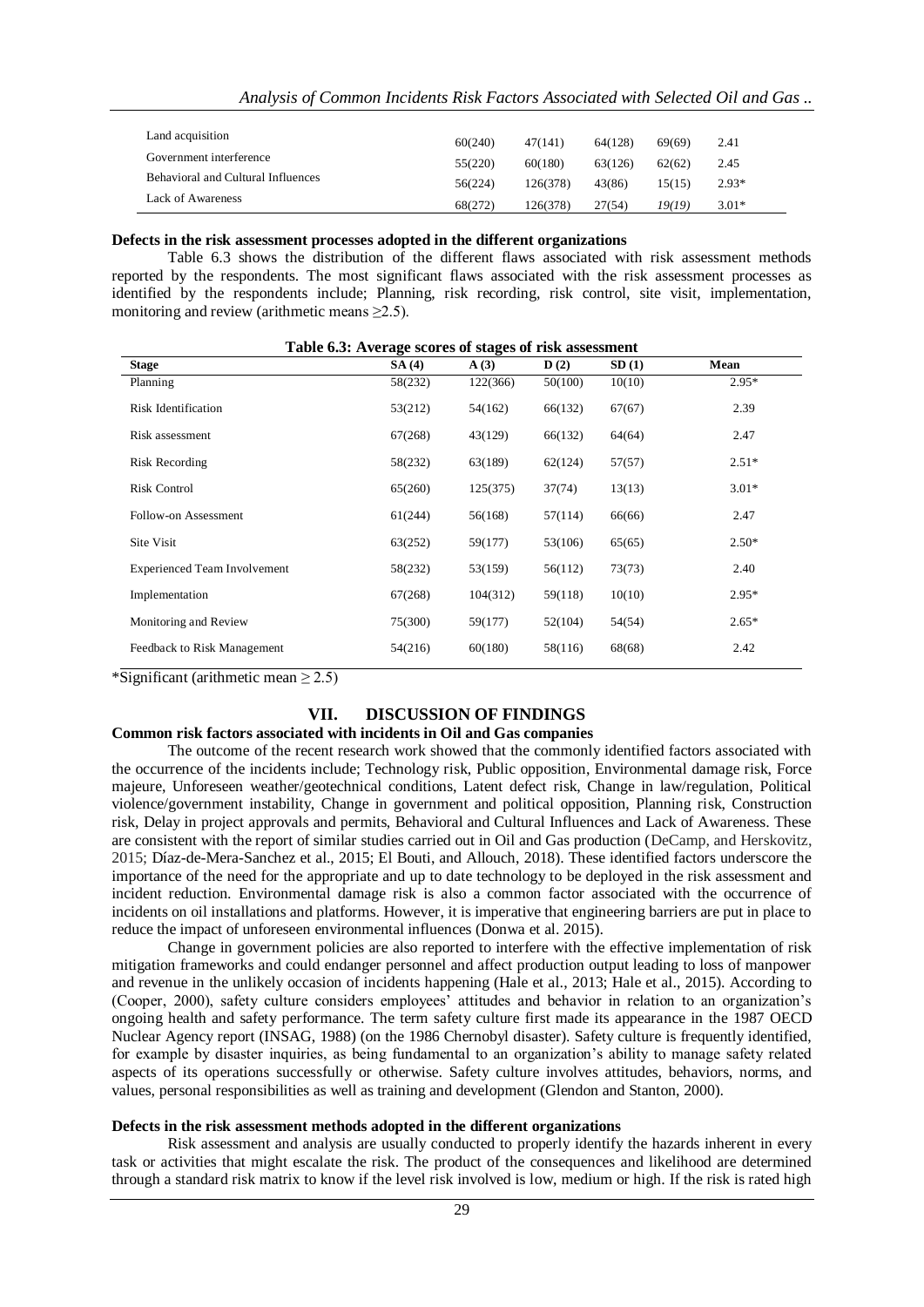in terms of its likelihood of occurrence and consequences of the outcome, then, suitable controls must be implemented before activities operation is permitted. In an organization with good safety management system, it is expected that a well conducted risk assessment with experienced key personnel in attendance and a proper follow up implementation of risk assessment action points at site, it is hoped that hazard conditions that would escalate risk in operation should be reduced if not completely eliminated. However, there have been occurrence of various incidents in Oil and Gas operations as reported by the respondent in the current study. Consequently, the identified risk assessment tools did not completely eliminate the occurrence of these incidents. In light of the aforementioned situation, the most significant flaws associated with the risk assessment methods as revealed from outcome of the respondents include; Planning, risk recording, risk control, site visit, implementation, monitor and review. These flaws could have hampered the effectiveness of the risk assessment and management plans giving room for the occurrence of these incidents at the different facilities.

Managing risks on projects is a process that includes risk assessment and mitigation strategy for those risks. Risk assessment includes both the identification of potential risk and the evaluation of the potential impact of the risk. A risk mitigation plan is designed to eliminate or minimize the effect of the risk events—occurrences that have a negative impact on the project. A job that is poorly plan has the tendency of ending up with problems which may include incidents that could have been avoided with proper planning. Monitoring and review are a critical aspect of every risk assessment plan as it assesses the relevance, implementation, effectiveness, efficiency, utility, attribution and sustainability in the plan to ensure it fulfills the desired mandate/objective. Periodic review of processes which include risk assessment would help to analyze gaps and develop gaps closing plans. The identified defect in monitoring and review in the current study is consistent with the reports of similar studies which indicate that a failure in monitoring and review have been directly linked with the occurrence of incidents that have led to reduced efficiency of production and loss of revenue in the short and long term (AlKazimi and Grantham, 2015, 2015; Kim, 2016).

#### **VIII. CONCLUSION**

The findings of the study showed that burns/pinch point and contact injuries, chemical exposure and slips, trips and falls were the most common incidents occurring in the different companies within the study area. The occurrence of these incidents was not found to be associated with the years of experience of workers and the cadre of staff in the different facilities. The common risk factors identified with the occurrence of these incidents include; force majeure, unforeseen weather/geotechnical conditions, latent defect risk, change in law/regulation, political violence/government instability, change in government and political opposition, planning risk, construction risk, delay in project approvals and permits, behavioral and cultural influences and lack of awareness. The identified defect in the risk assessment method was found to be planning, risk recording, implementation, monitoring and review.

#### **IX. RECOMMENDATIONS**

The Niger Delta Oil and Gas Industry, like the general industries, since the Evolution of Safety Management, the incident curve has been lagging at some point for years. Different researches, approach and theories have been developed to bring down the curve but have not yielded the expected result. The following recommendations are made in lieu of the study findings

I. **There is need for holistic review of risk assessment approaches**. The Integral Model of Safety should be considered at all stages of risk assessment.

1) The individual subjective and objective views and approaches in doing things must be reviewed and considered for inclusiveness. The individual intention which incudes, values, attitude, commitment, responsibility and experience. The individual behavior: Plans, actions, decisions, performance and accuracy

2) The group subjective and objective views and approach. This involves the group subjective culture of shared values, ethics, moral, myths and legends, justice and fairness. Finally, the group stands objectively about the systems such as organizational structure, work processes, policies and procedures, shared metrics and contracts

The above integral model of safety approach should be clearly understood and applied at all stages of risk assessment in Oil and Gas projects, from design, construction, commissioning, operation and decommissioning.

II. **Training and retraining of staff at different stages of risk assessment.** Ignorance, inexperience and lack of awareness has surfaced to be one of the major factor that has led to several incidents in the industry. Training could be of different levels formal, informal and on-the-job training is very important in raising the awareness level of employees. Specific task instruction must be given when necessary, especially for high risk activities. Training should be given in handling equipment that one is not familiar with

III. **Monitoring and supervision.** Many incidents that occurred in the Oil and Gas industry were linked to lack of or poor supervision. Proper supervision with competent hands will help to improve the incident curve